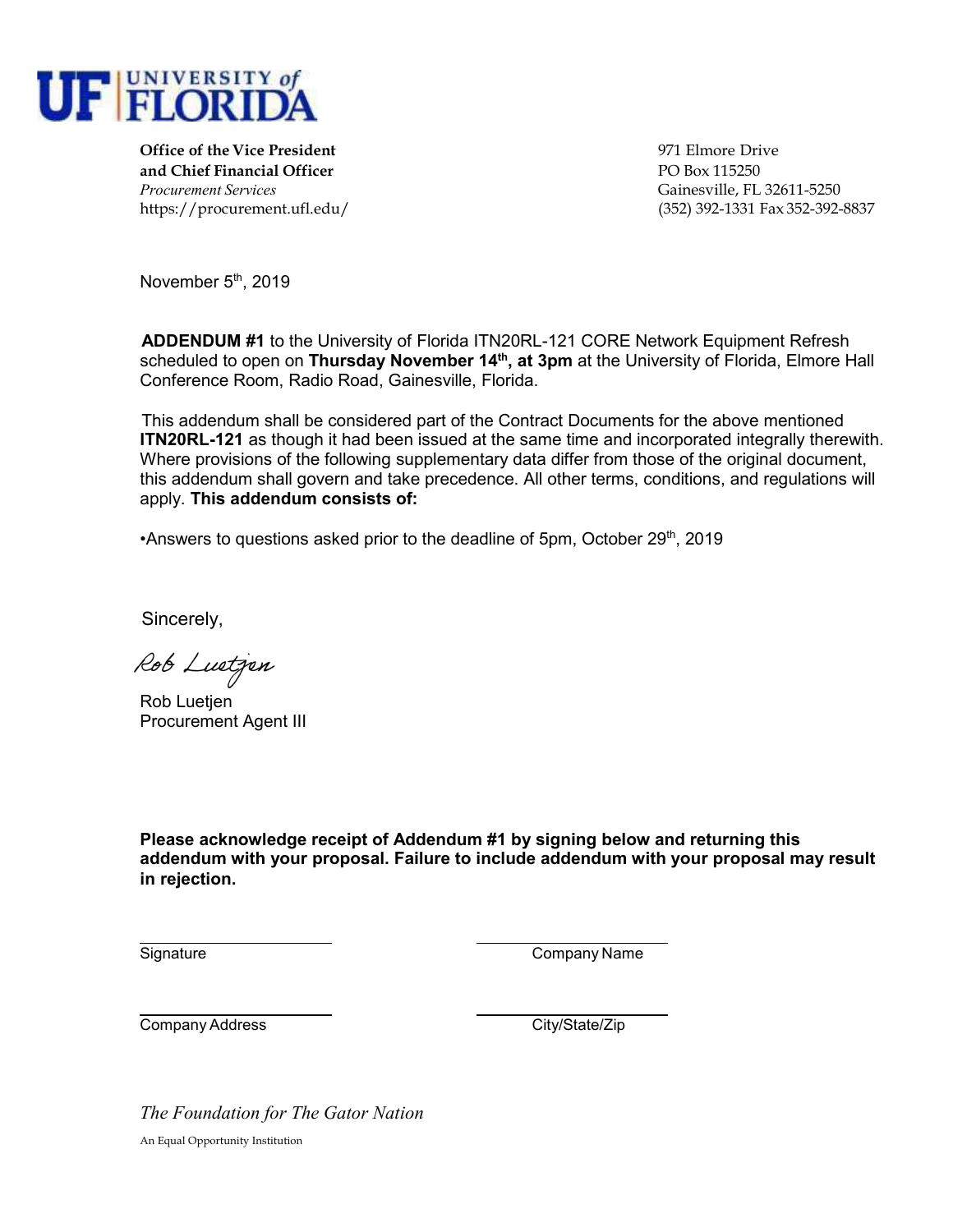# **Vendor Questions ITN20RL-121 CORE Network Equipment Refresh**

**1) Question: Are you doing MPLS to Edge or TOR currently, or is it a future requirement?**

**Answer:** We are doing MPLS to the edge now. We are also employing 4 route reflectors. We are not using any "TOR" devices. They are independent layer 3 switches that feed each building.

## **2) Question: Are you doing EVPN to Edge or TOR currently, or is it a future requirement?**

**Answer:** No current EVPN. This is a future possibility.

- **3) Question: What is timeframe for 400G requirement? Answer:** That depends on a few items:
	- Support for "FlexE" (Flexible Ethernet) may delay our needs for 400G
	- Support for 200G using QSFP56-LR optics may delay our need for 400G
	- Based on current growth rates and assuming no support for the above items, I would estimate our need for 400G in the 2022 timeframe.

## **4) Question: Is VPLS a Day-One requirement or is EVPN-MPLS suitable?**

**Answer:** Currently our edge platform doesn't support EVPN-MPLS directly, however our desire is to move toward EVPN. In the interim, extending vlans from the building to the core and using EVPN-MPLS will be suitable.

## **5) Question: What model of Nexus switches are currently being used at both campuses?**

**Answer:** These are not "Cisco Nexus" switches. We are using Cisco 6509 Sup2T in the "Nexus" role. Don't confuse the "Nexus" role with the Nexus brand of switch. Our building networks currently use Cisco 3850 and Cisco 9500 switches which will be connecting to the new core network

## **6) Question: Can you provide a detailed diagram listing the connections between the TOR switches and the Catalyst 6506/6509?**

**Answer:** Each core router has 30-50 connections to buildings, at rates between 1G and 10Gbps. The edge layer 3 switch is currently a 3850 or 9500 (some limited 3750s, but those are going away). These switches are either straight layer 3 / OSPF or MPLS back to the core. There are no "TOR" switches per se. Each building has 2 connections back to two independent core routers (layer 3 or MPLS). Please see the example building level diagram below: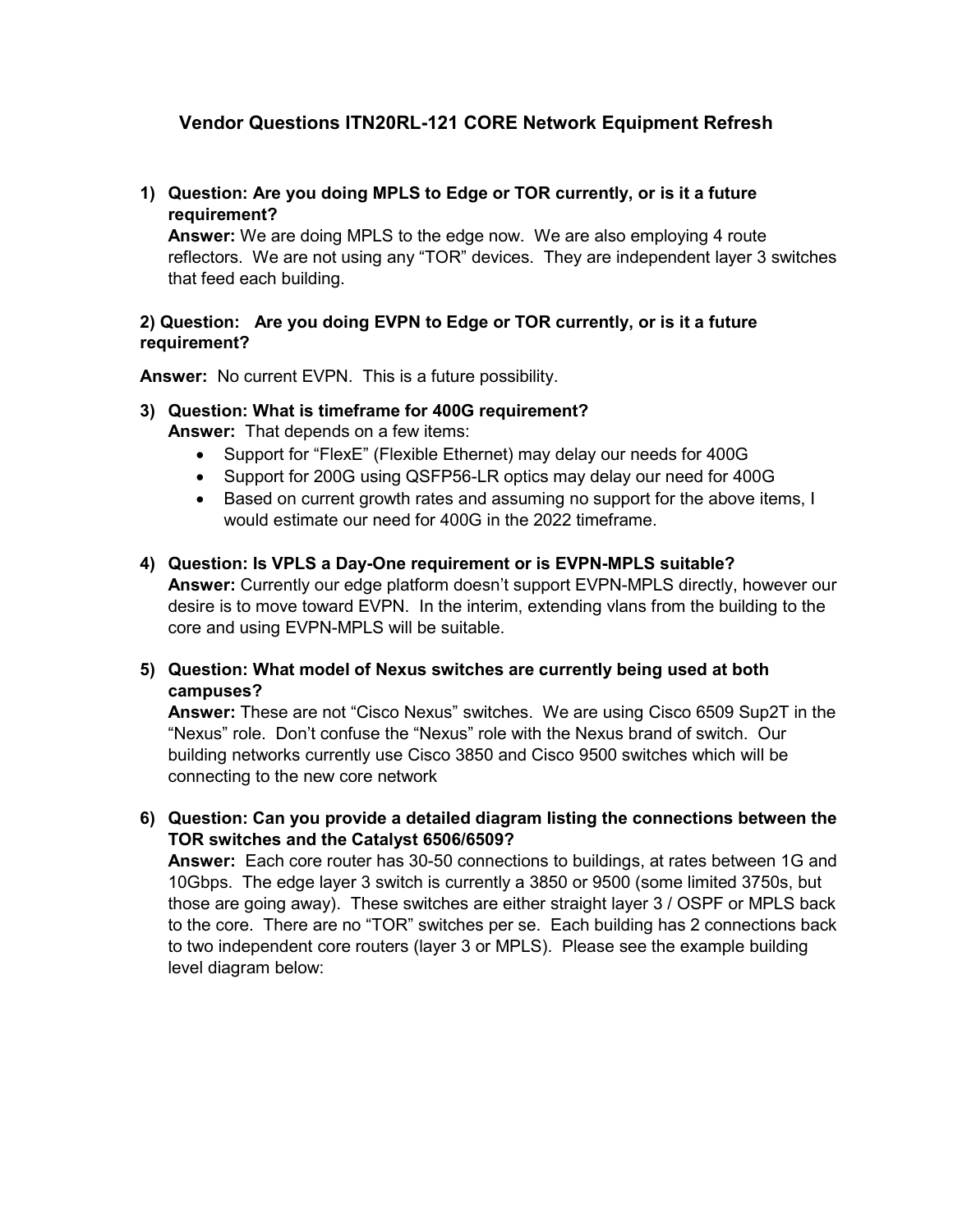

# Wallplate Network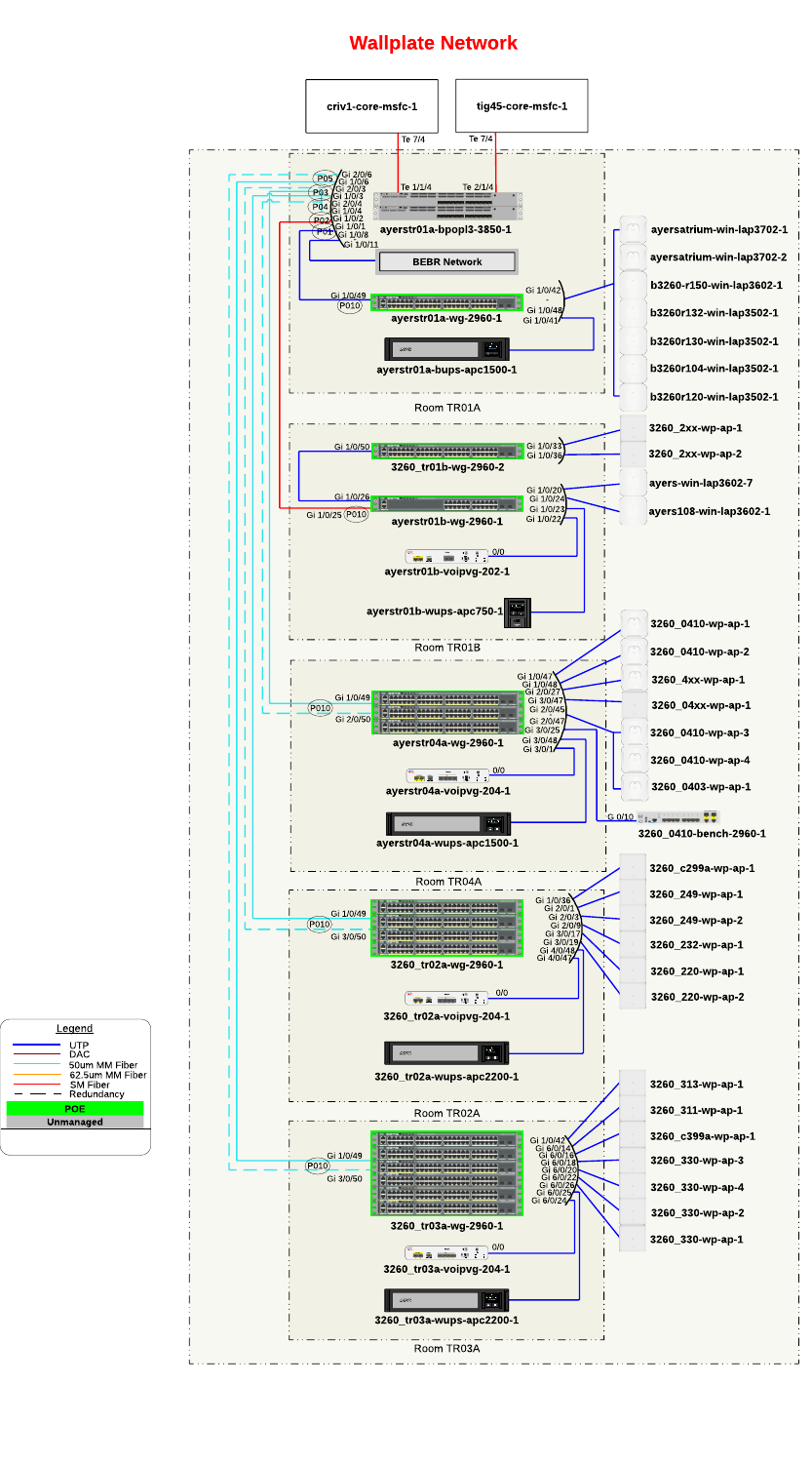**7) Question: Can you provide a detailed diagram listing the connections between each Nexus?**

**Answer:** The complete core router network diagram (interconnections between core routers were provided as part of the ITN packet). Again there are no "Cisco Nexus" devices in use. Our core network has an "outer core" which is 14 Sup2T 6509s that each branch out to the buildings and 4 "inner core" devices which connect all the outer core routers together. These are also Sup2T 6509 routers.

**8) Question: Can you provide a detailed diagram listing the connections coming from the Nexus going upstream?** 

**Answer:** The "Core-Nexus" layer connects to our Juniper MX10008 Ewan routers.

- **9) Question: How are Nexus switches interconnected physically and logically? Answer:** The core routers route between each other using a 802.1q trunked Ethernet connection. These are also MPLS enabled. Nearly all of our backbone traffic is MPLS encapsulated.
- **10) Question: Is there a need to support both EVPN-MPLS and EVPN-VXLAN within same hardware?**

**Answer:** At this point, it is unlikely EVPN-VXLAN termination will be required at the core layer. If given the option, we would prefer EVPN-MPLS.

**11) Question: Can you provide us a detailed port count on the Catalyst 6506, 6509s, and Nexus switches?**

**Answer:** Note that this port count does change fairly frequency (goes up) as new buildings are built or upgraded so some additional margin for demand growth + margin for future growth after implementation is recommended.

ssrb230a core 6509: 23 1G, 24 10G csev1 core 6509: 28 1G, 19 10G mebv1 core 6509: 22 1G, 21 10G ctx36 core 6509: 17 1G, 23 10G criv1 core 6509: 20 1G, 24 10G tig45 core 6509: 17 1G, 21 10G elmv1 core 6509: 22 1G, 18 10G aerv1 core 6509: 19 1G, 18 10G mowv1 core 6509: 15 1G, 10 10G fifv1 core 6509: 25 1G, 9 10G smpb151 core 6807: 22 10G mbig161 core 6807: 22 10G ecdctr01a core 6506: 7 1G, 12 10G escv1 core 6506: 7 1G, 12 10G ssrb230a nexus 6509: 36 10G ctx36 nexus 6509: 1 1G, 36 10G escv1 nexus 6506: 12 10G ecdctr01a nexus 6506: 12 10G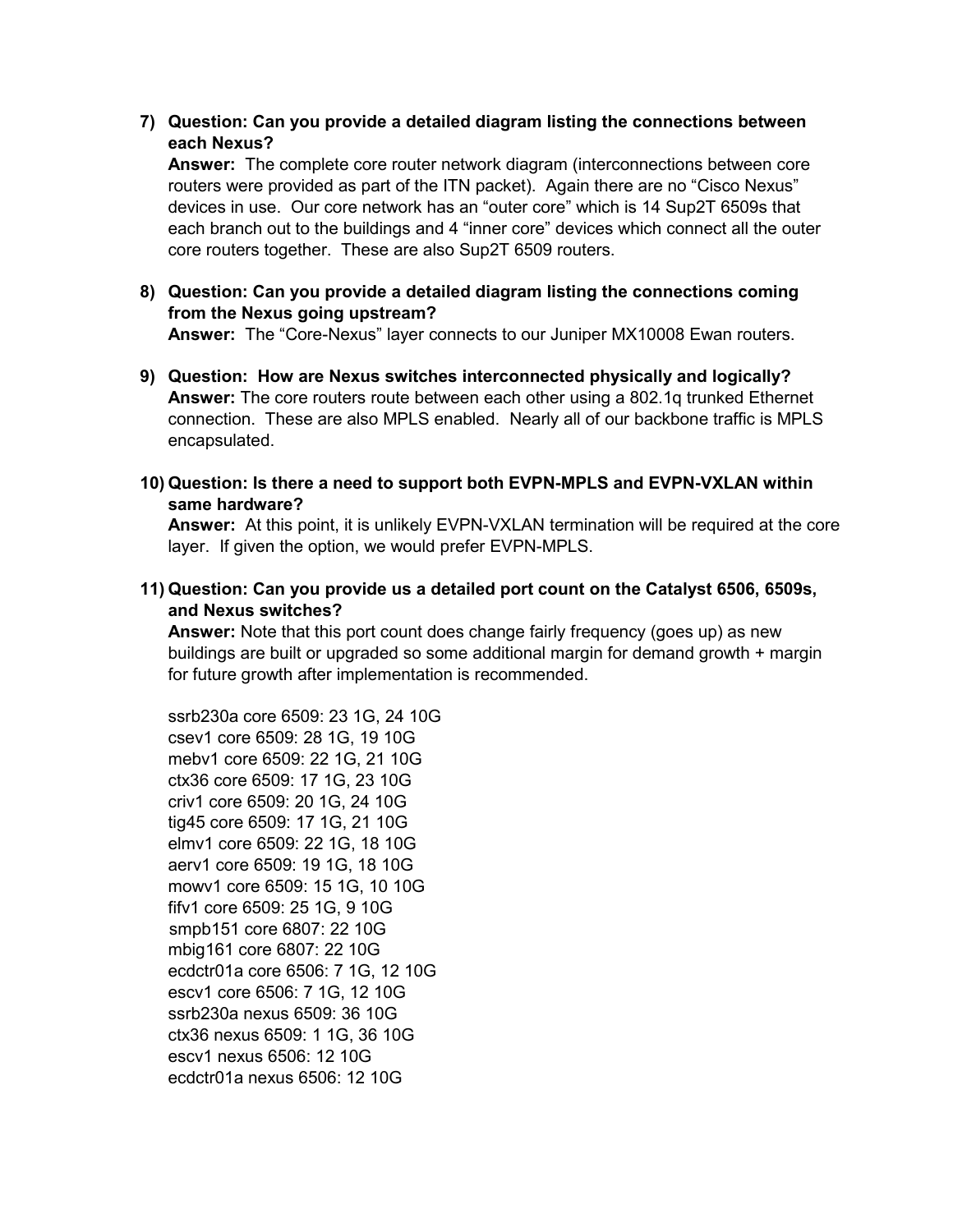**12) Question: Do the port requirements listed in the RFP apply to the core ring routers and 6500 switches or just 6500's?**

**Answer:** If an inner core ring is maintained, the ports will primarily be 100G, but the need for 48x100G would be reasonable.

**13) Question: The RFP says ability "Ability to grow to at least 48 x 100G via QSFP28 / 192 x 10G per chassis. 10x10 breakout solutions are preferred, however 4x10 or "satellite" switch configurations will also be accepted [2]". The RFP doesn't specify the exact port counts needed for the breakouts. What is the starting port count required? Is 48 x 100G / 192 x 10G an inclusive requirement? Answer:** The exact number of ports per chassis will depend on how many chassis you are proposing. The current port count for the current network is listed below. Note that this port count does change fairly frequency (goes up) as new buildings are built or upgraded so some additional margin for demand growth + margin for future growth after implementation is recommended.

ssrb230a core 6509: 23 1G, 24 10G csev1 core 6509: 28 1G, 19 10G mebv1 core 6509: 22 1G, 21 10G ctx36 core 6509: 17 1G, 23 10G criv1 core 6509: 20 1G, 24 10G tig45 core 6509: 17 1G, 21 10G elmv1 core 6509: 22 1G, 18 10G aerv1 core 6509: 19 1G, 18 10G mowv1 core 6509: 15 1G, 10 10G fifv1 core 6509: 25 1G, 9 10G smpb151 core 6807: 22 10G mbig161 core 6807: 22 10G ecdctr01a core 6506: 7 1G, 12 10G escv1 core 6506: 7 1G, 12 10G ssrb230a nexus 6509: 36 10G ctx36 nexus 6509: 1 1G, 36 10G escv1 nexus 6506: 12 10G ecdctr01a nexus 6506: 12 10G

# **14) Question: What are the port requirements for replacing the Nexus core ring routers? Is the Core Nexus just a name and doesn't imply that they are Cisco Nexus switches?**

**Answer:** Yes, there are no Cisco Nexus switches in use. The name "nexus" predates the Cisco Nexus line. The exact nexus port counts for the current network are listed above as "nexus 6509" or "nexus 6506" devices. Note that in the new design, all core to core links and core to nexus links will be 100G.

#### **15) Question: Is redundant RP a must have for core-ring and core? Answer:** Either redundant RP, or two boxes in the same location with full state exchange (virtual chassis)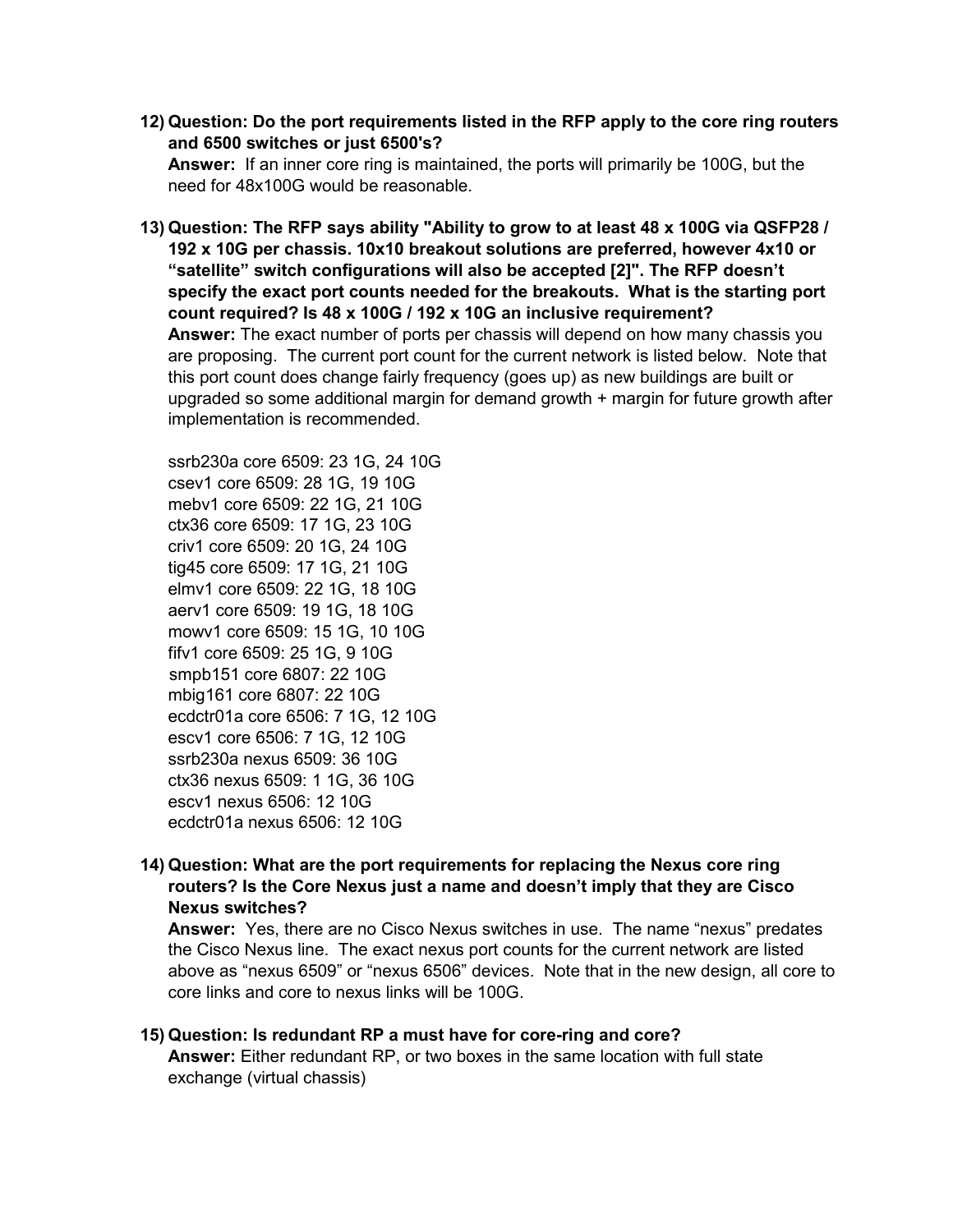- **16) Question: Will the new core have 100G links to the core ring? Answer:** Yes
- **17) Question: Does the 10x10 or 4x10 breakouts need to be SR or LR? Answer:** Mostly LR. We would like to be able to support some SR for local connections but can use all LR if needed.
- **18) Question: What type of fiber and distance exists between the core-ring and the core devices?**

**Answer:** All connections are within spec for a 10G LR or 100G LR4 optic. All connections are currently running on 10G LR.

- **19) Question: With the satellite solution, what kind of distance is expected between the satellite and the far end device? Answer:** No more than 1G LX, or 10G LR.
- **20) Question: Is it expected for satellite devices to support 1G and 10G? Answer:** It would be preferable for the satellite device to support 10G as well. It will be required if the primary chassis is proposed as a 100G only solution. It is also highly preferred that any satellite device be "virtually" integrated into the larger chassis to reduce the number of individual elements we have to maintain.
- **21) Question: Is the ctx36-nexus-msfc-1 and ssrb230a-nexus-msfc-1 in the main campus or east?**

**Answer:** The only devices on east campus are:

ecdctr01a \*\* escv1 \*\*

Two core devices and two core-nexus devices.

**22) Question: What kind of connection exists between the 6500 and the core ring routers (LAG, MC-LAG, L3, MPLS, L2)?**

**Answer:** The are MPLS based routed vlans. There is currently no LAG or MC-LAG. The interface is configured as a trunk to allow the passing of vlans if necessary, but all traffic is MPLS Layer 3 routed.

**23) Question: Does the following statement imply that the control plane synchronization is needed for both data + control between chassis? "Redundant Route Processor and/or multi chassis stateful configurations [3]" Answer:** If one box per location is provided, only redundant RPs are necessary. If two boxes per location (i.e. virtual chassis), then both boxes must be fully synchronized. Think something along the lines of Cisco VSS. We will not be doing VSS across locations but are willing to look at multi-boxes in the same location to provide RP level redundancy.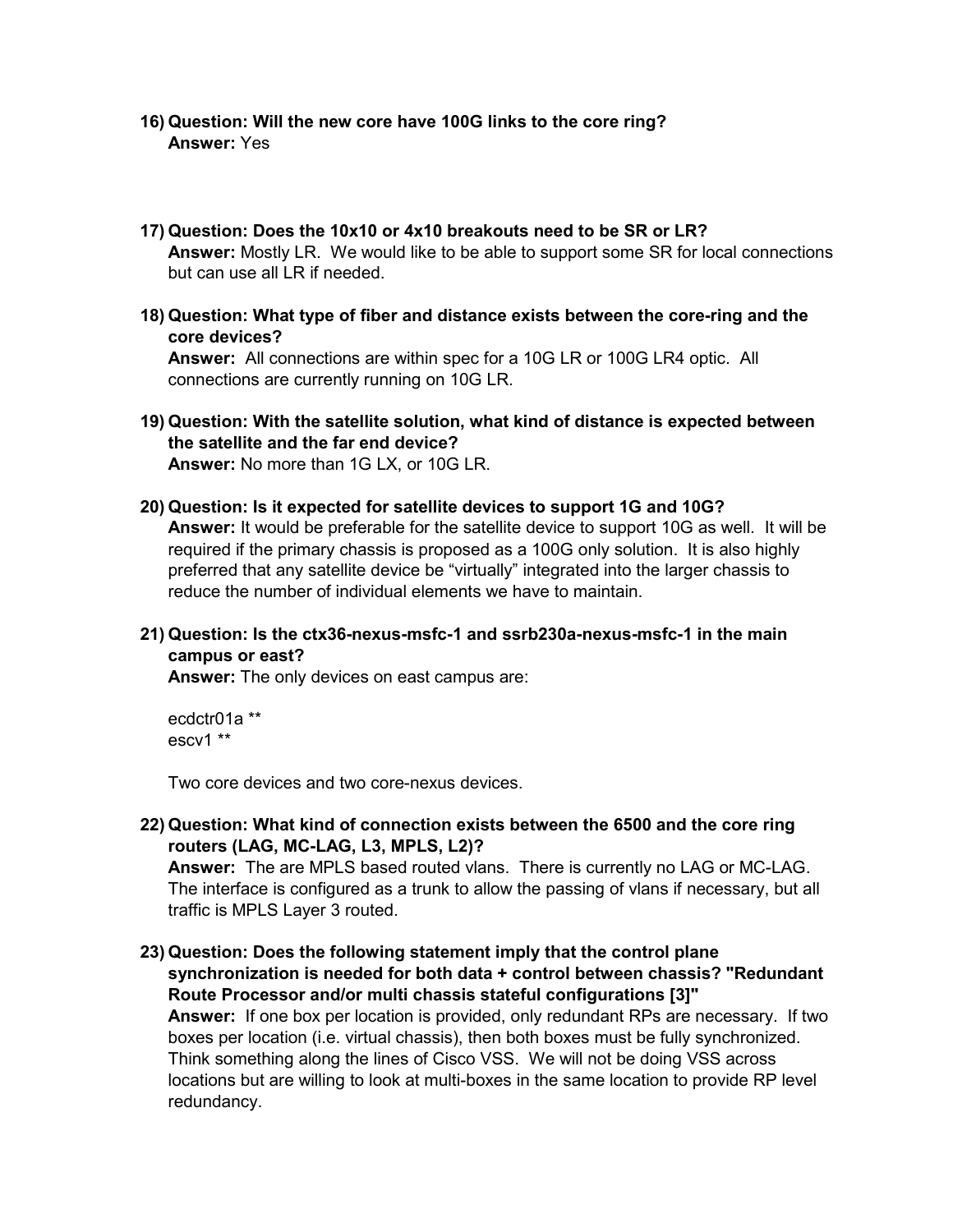**24) Question: Section 4.1.3 appears to be missing in the ITN document. Please confirm that this is just a paragraph numbering issue or if something is missing and needs to be provided.**

**Answer:** This is a numbering error.

**25) Question: Understanding that one of the requirements is for a Fully distributed forwarding plane with distributed on-demand ACL support, if all other requirements can be met, is a solution with a centralized forwarding architecture acceptable?**

**Answer:** We would need to fully analyze the scale of the proposed solution to know if it would be acceptable. You may provide this as a possible solution, but if the scalability is in doubt, it may be discarded.

**26) Question: Will the new Core Network devices be deployed as MPLS P routers? Or PE as well, at least for transition?**

**Answer:** All devices should be able to run in both P and PE mode, just for flexibility. Architecturally, we would like all core routers to be P routers, but there are several instances where this might not be possible soon or at all.

**27) Question: In regard to the overall integration, what are the existing E-WAN / Internet Edge routers? Is there a current plan to migrate to something else, and if so, what platform?**

**Answer:** The existing E-Wan routers are currently connected to the ssrb230a-nexusmsfc-1 and ctx36-nexus-msfc-1. During the refresh, the type and number of connections will be dependent on the topology proposed. We will be connecting the existing Ewan routers to at least two other core or core-nexus routers. The EWan is a new platform and not planned to be replaced.

- **28) Question: Would UF accept a CFP-based 100G ports/line cards? Answer:** No
- **29) Question: Envisioned use cases for Container/VM/Plug in module support? Answer:** Distributed packet analysis (wireshark). Distributed testing (perfsonar), etc.
- **30) Question: There is reference to having the ability to grow to 48 ports of 100G / 192 ports of 10G, and also reference to support for 1G interfaces. What per router port density should be built into the solution? What is the minimum port count for 100G, 10G and 1G?**

**Answer:** It is envisioned that 1G support would be handled via a sub-tending shelf to be able to provide as high a density solution as possible in the primary shelf.

The current in-use port count is as follows:

ssrb230a core 6509: 23 1G, 24 10G csev1 core 6509: 28 1G, 19 10G mebv1 core 6509: 22 1G, 21 10G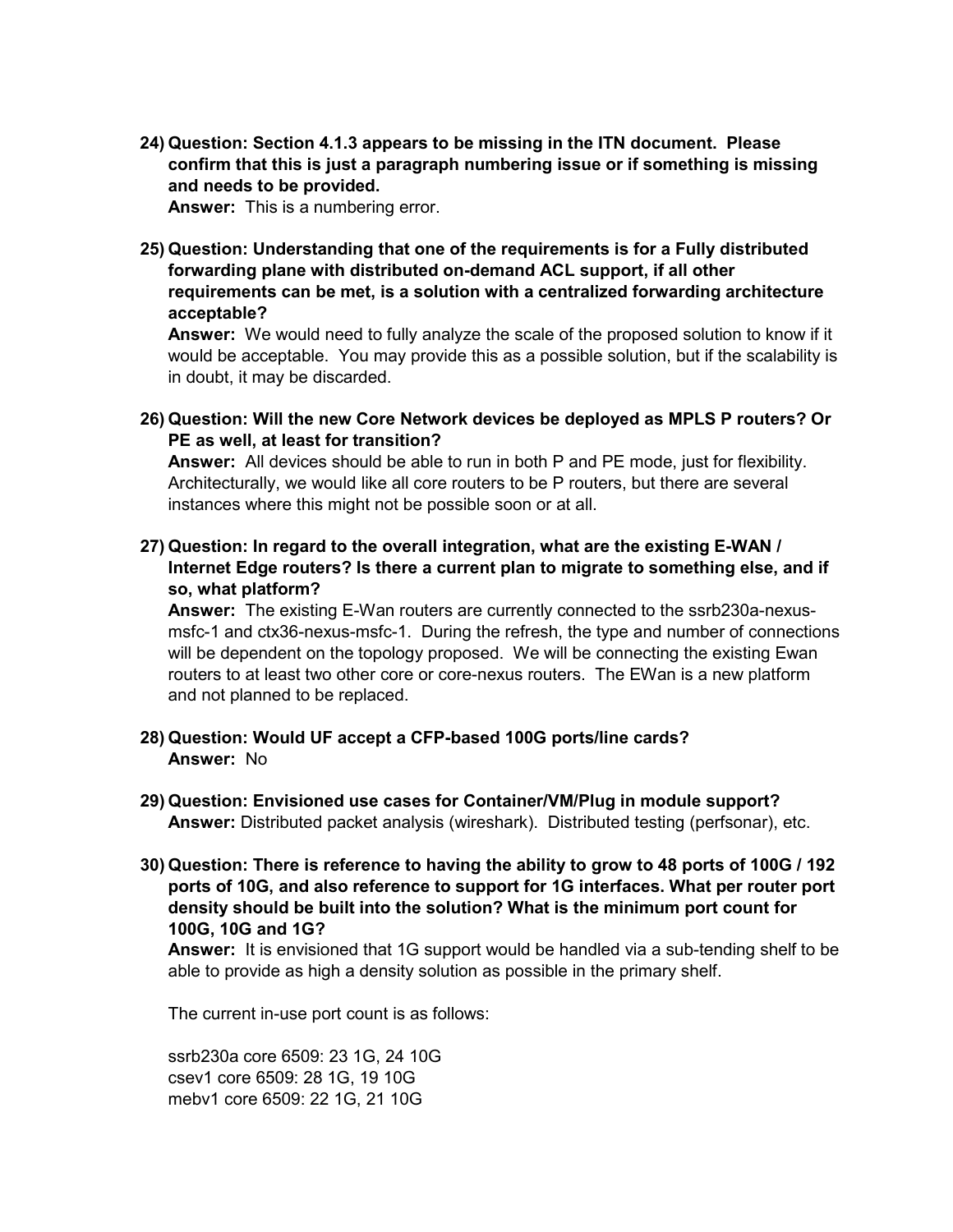ctx36 core 6509: 17 1G, 23 10G criv1 core 6509: 20 1G, 24 10G tig45 core 6509: 17 1G, 21 10G elmv1 core 6509: 22 1G, 18 10G aerv1 core 6509: 19 1G, 18 10G mowv1 core 6509: 15 1G, 10 10G fifv1 core 6509: 25 1G, 9 10G smpb151 core 6807: 22 10G mbig161 core 6807: 22 10G ecdctr01a core 6506: 7 1G, 12 10G escv1 core 6506: 7 1G, 12 10G ssrb230a nexus 6509: 36 10G ctx36 nexus 6509: 1 1G, 36 10G escv1 nexus 6506: 12 10G ecdctr01a nexus 6506: 12 10G

**31) Question: Of the 48 ports of 100G / 192 ports of 10G, what percentage of ports do are expected to be 10G vs 100G?**

**Answer:** We prefer that all ports on the primary chassis be 100G and usable as either 4x10 or 10x10 with a breakout. We expect the 100G port count to be very low to begin with, but we would like to be able to migrate without adding much additional hardware over time. Another option is 100G only on the primary box and a "virtual linecard"/satellite which supports 1G and 10G. In this mode, all of the 1G ports should be multi-rate 1G/10G.

**32) Question: Should optics/transceivers be included in this response? If so, for all ports?**

**Answer:** Please include them as an option. You may assume from the port counts above that 1G is  $1G \mid X$  and 10G is 10G LR.

**33) Question: Would a mixed box solution (from same vendor/manufacturer) be acceptable?**

**Answer:** Yes. It is preferred that this mixed box solution be integrated as a single virtual chassis, however.

## **34) Question: Relating to these requirements:**

- **Support for policy routing at scale (at least 64K entries)**
- **Support for static routing at scale (at least 64k entries)**
- **Support for traffic ACLs at scale (at least 128K entries)**

## **Could you clarify the use case(s) for the scale requirement of ACLs, PBR, static routes?**

**Answer:** Policy and static routing use cases are for cases where we are implementing above the network security and need to redirect traffic for analysis. This may involve also dropping traffic as close to the host as possible. If scale is an issue, please provide your scale numbers and we will determine if its still workable.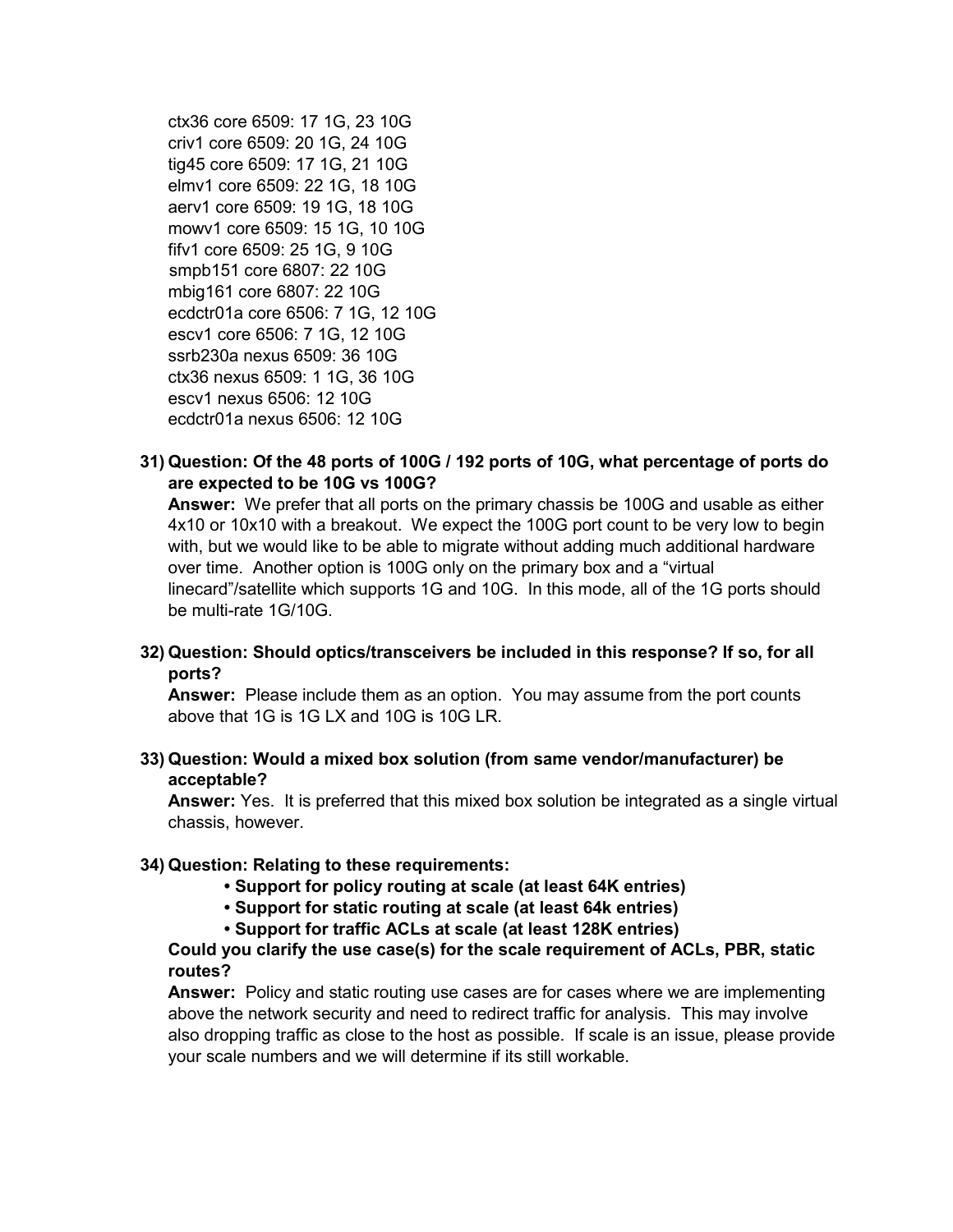**35) Question: Can you clarify what is meant by "full width" in the requirement for IPv6 support with "full width" IPv6 ACL support?**

**Answer:** No "address compaction" when implementing ACLs. The ACL should be able to express the full 128-bit address and not some combination of the first part of the address and the last (i.e. first 48 bits and last 16 bits for example).

- **36) Question: For any requirements marked with [3], if no testing has been done to validate "the degree that the given specification exceeds the minimum," will we be able to work with UF on testing to validate the degree? And what is the recommended way to respond to the ITN when there is no test data? Answer:** All items marked with a 3 will be tested, either in vendor labs or in UF labs depending on equipment proposed. We will work with the vendor to make sure all testing is 100% accurate and provides a true understanding of the performance of the equipment.
- **37) Question: Could you clarify what is meant by the requirement Service Provider oriented feature set?**

**Answer:** UF operates its core network very much like a service provider would. We employ common service provider feature sets such as MPLS, BGP, VRFs, MVPN, high internal scale, etc. We prefer the equipment suggested are developed with service providers in mind. We understand that often Enterprise and SP feature sets do converge, we just want to make sure that the equipment that is suggested is done so with SP needs in mind.

**38) Question: Is there a way to submit sensitive performance information in a way that is not shared publicly beyond this ITN?**

**Answer:** Per section 4.2.18 of the ITN document, if the vendor needs to submit proprietary information with the proposal, the vendor shall ensure that it is enclosed in a separate envelope from the proposal and that it is clearly designated and conspicuously labeled as such. Vendors who submit responses with information noted as proprietary may be asked to substantiate why the information is proprietary or is otherwise exempt from a public records request under Florida Law.

**39) Question: GP PIC support, IPv4 only or IPv6 as well? And BGP PIC Core or PIC Edge or both?**

**Answer:** V4 with V6 on roadmap. Both BGP PIC core and edge.

#### **40) Question: What are the current VPLS use cases?**

**Answer:** VPLS use cases are to provide internal layer 2 only network to some networks on campus. These may include distributed research devices which must remain private, networks where compliance is an issue (i.e. FISMA, CJIS, etc). Other technologies to provide multipoint services such as EVPN are also acceptable. We would only use VPLS if it included BGP based signaling (RFC 4761)

**41) Question: Is the highly desired EVPN-VXLAN support requested as a potential VPLS replacement? If not, what is desired used case for VXLAN EVPN?**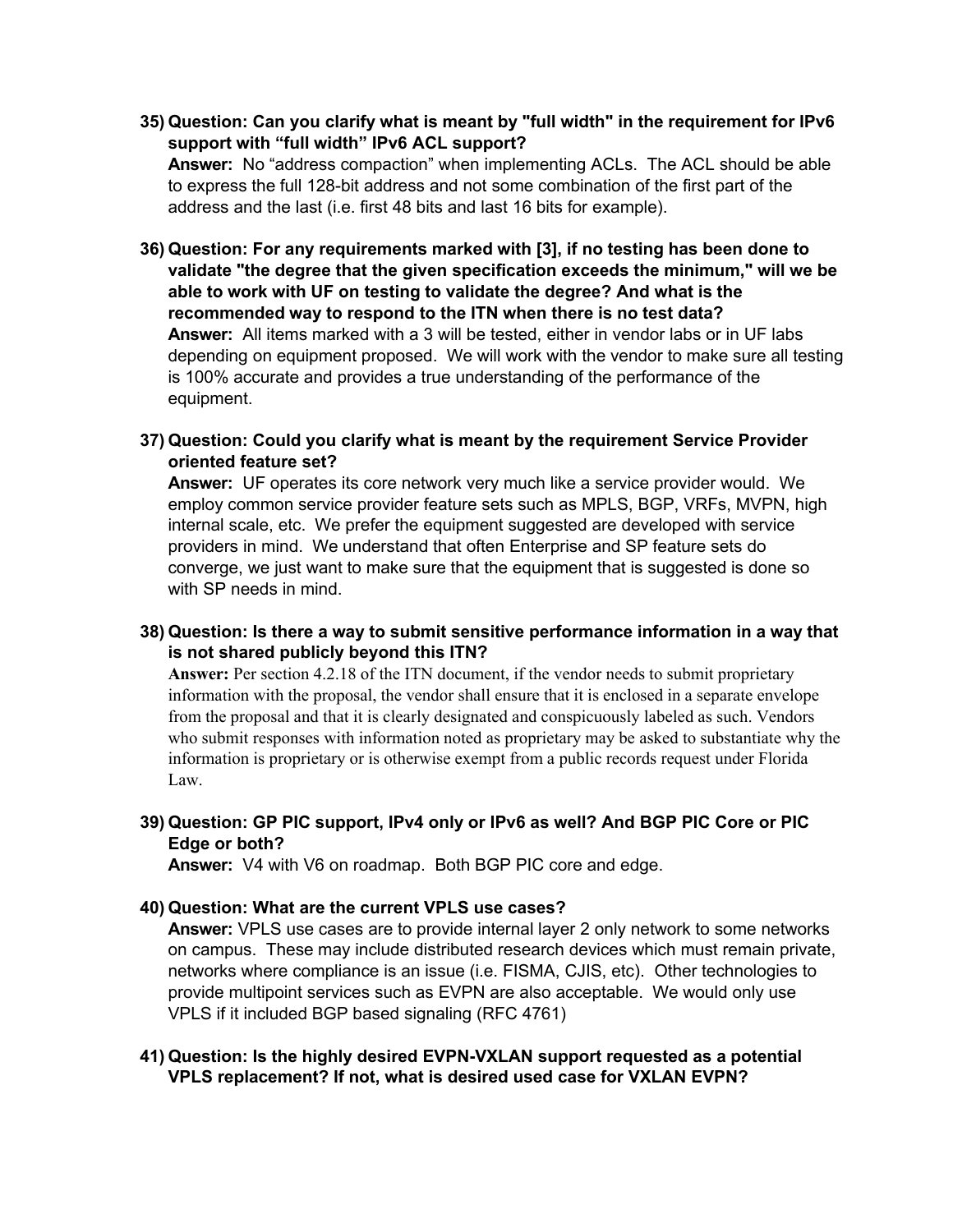**Answer:** Yes. Additionally, EVPN-MPLS is also another possible replacement for VPLS.

- **42) Question: For the requirement for Support for traffic ACLs at scale (at least 128K entries), is this for 128K different ACLs or 128K ACEs? Answer:** ACEs
- **43) Question: For the requirements for Support for policy routing at scale (at least 64K entries), Support for static routing at scale (at least 64k entries) and Support for traffic ACLs at scale (at least 128K entries), the requirements for this scale to be system-wide? Or per line card? Or something else? Answer:** System wide, however the scale demand may be focused within the chassis, so a distributed solution should be able to support this or similar scale on a per line card basis.
- **44) Question: For the requirements for Support for 1G interfaces, would this fiber 1G only? Or copper 1G as well? Answer:** Almost all fiber, but selective copper is a possibility (adjacent devices).
- **45) Question: For the requirement for Future support / Growth path to 400G interfaces, what quantity of 400G ports per chassis is anticipated? Answer:** We expect 400G to be purely for uplink. The exact port count depends on the solution provided, but we do not expect to extend 400G into the buildings. The exception to this would be our HPC center at East Campus. If a "core nexus" ring is proposed, additional 400G interfaces should be planned to feed the HPC center.
- **46) Question: For the requirement for Fast RIB to FIB/TCAM programming, is the questions specific to RIB to FIB programming? It is unclear how TCAM relates. Answer:** This is specific where TCAM is used in the forwarding path, which is a common configuration. We will be testing to determine how quickly the hardware forwarding path will be programmed from the RIB/control plane.
- **47) Question: What is the anticipated purchase and deployment timeframe for this solution?**

**Answer:** The exact answer is dependent on the solution proposed. Two possible options:

1. All equipment is procured in FY19/20 and deployed during FY19/20 with some work occurring early in FY20/21 (CY20).

2. Half of the equipment is procured and deployed in FY19/20 and the other half in FY20/21.

**48) Question: What is the physical connectivity from main campus to east campus? Is UF open to pulling new fiber to support more redundancy to east campus?**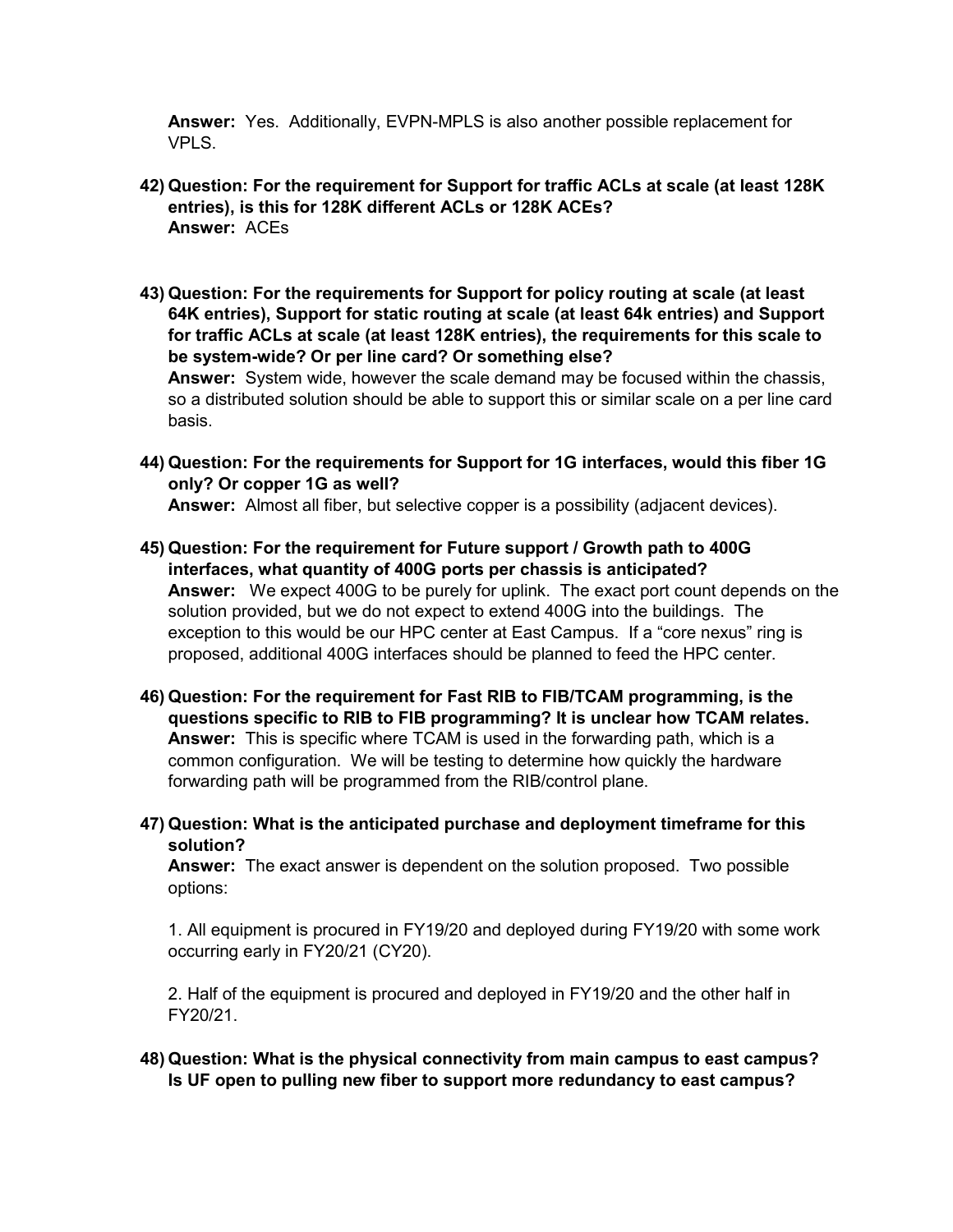**Answer:** UF has redundant dark fiber between main and east campus. One side of the ring is heavily used and its possible we may deploy additional fiber. This would be determined after analyzing the proposed solution.

**49) Question: What is considered fast in reference to fast TCAM programming etc? Is UF looking for measured times?**

**Answer:** Yes, all items marked with a 3 will be tested either in UF labs or in vendor labs. We will be measuring the time it takes for prefixes to be programmed into hardware.

- **50) Question: Can you define "full width" in reference to IPv6 ACLs? Answer:** No "address compaction" when implementing ACLs is acceptable. The ACL should be able to express the full 128-bit address and not some combination of the first part of the address and the last (i.e. first 48 bits and last 16 bits for example).
- **51) Question: Support for 1G interfaces, is this 1G-BaseT and/or 1G SFP interface? Answer:** Most 1G is fiber, but we would like to be able to do 1G over copper occasionally.
- **52) Question: Will UF accept sFlow in addition to Netflow/IPFIX? Answer:** sFlow is less preferred for our core use case. Netflow/IPFIX is highly preferred.
- **53) Question: Please provide context around policy route scale requirements? Answer:** Policy and static routing use cases are for cases where we are implementing above the network security and need to redirect traffic for analysis. This may involve also dropping traffic as close to the host as possible. If scale is an issue, please provide your scale numbers and we will determine if its still workable.
- **54) Question: Please provide context around ACL scale requirements? Answer:** We implement ACLs on the core as a supplement to our bpops where we do most of our layer 3 routing. Scale is occasionally needed for sudden security issues. Additionally, we are working on security automation which may need to push campus rulesets out to the network at scale.
- **55) Question: Is the VOIP multicast used exclusively for emergency notification? Answer:** VOIP multicast is, but not all multicast. Multicast is also heavily used for cloning/ghosting or machines, research use, etc.
- **56) Question: Please provide context on why mVPN is currently implemented? What problem is mVPN solving for the University? Answer:** Our backbone is MPLS and VRF based. To provide multicast over such an infrastructure and maintaining the VRF separation, we must use mVPN.
- **57) Question: What determines the membership of devices in the multicast implementation?**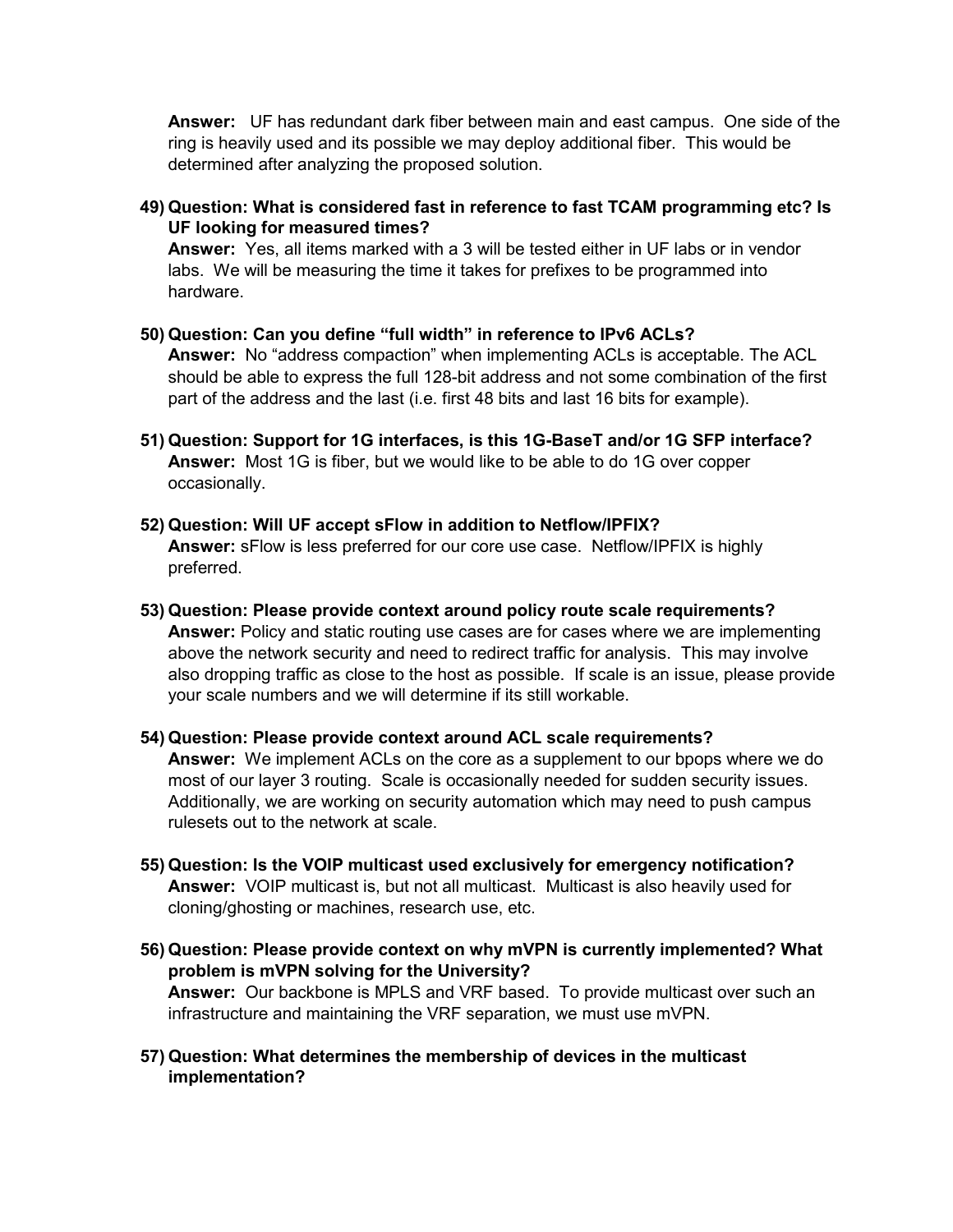**Answer:** Nearly all networks at UF are multicast enabled. Most multicast use is currently ASM. There is some SSM, but vendor support is very limited. Membership is specific to multicast joins sent from the hosts.

#### **58) Question: How many VRFs are required?**

**Answer:** We would like to support 256 VRFs max. If this number cannot be met, please provide your scalability and we will determine if this is an issue or not.

#### **59) Question: Where does the network segmentation originate? I.e. Where are the VPNs/VRFs originated?**

**Answer:** VRFs origination is a combination of our core being PE devices, or PE devices within the buildings. The newer buildings are moving to MPLS inside the building, and this is our overall direction, however it will take a while to get to that point.

**60) Question: Where does UF anticipate the boundary of the legacy network and the proposed design to be?**

**Answer:** There will be no boundary per-se. We will be swapping out our existing core network for the new one on a box by box basis. If we reduce our box count, we will deploy a new one, and move buildings over one by one. We will be completely removing the existing legacy core network during this migration.

**61) Question: Is the University interested in innovative designs to modernize the deployment, or is the University looking for a hardware update to support the existing feature implementations?**

**Answer:** We are happy to discuss some design elements; however some elements are committed and being executed on.

**62) Question: How many total interface connections into the core are there currently? Please estimate the number of interfaces and interfaces speeds desired to support connections into the core?**

**Answer:** The current in-use port count is as follows:

ssrb230a core 6509: 23 1G, 24 10G csev1 core 6509: 28 1G, 19 10G mebv1 core 6509: 22 1G, 21 10G ctx36 core 6509: 17 1G, 23 10G criv1 core 6509: 20 1G, 24 10G tig45 core 6509: 17 1G, 21 10G elmv1 core 6509: 22 1G, 18 10G aerv1 core 6509: 19 1G, 18 10G mowv1 core 6509: 15 1G, 10 10G fifv1 core 6509: 25 1G, 9 10G smpb151 core 6807: 22 10G mbig161 core 6807: 22 10G ecdctr01a core 6506: 7 1G, 12 10G escv1 core 6506: 7 1G, 12 10G